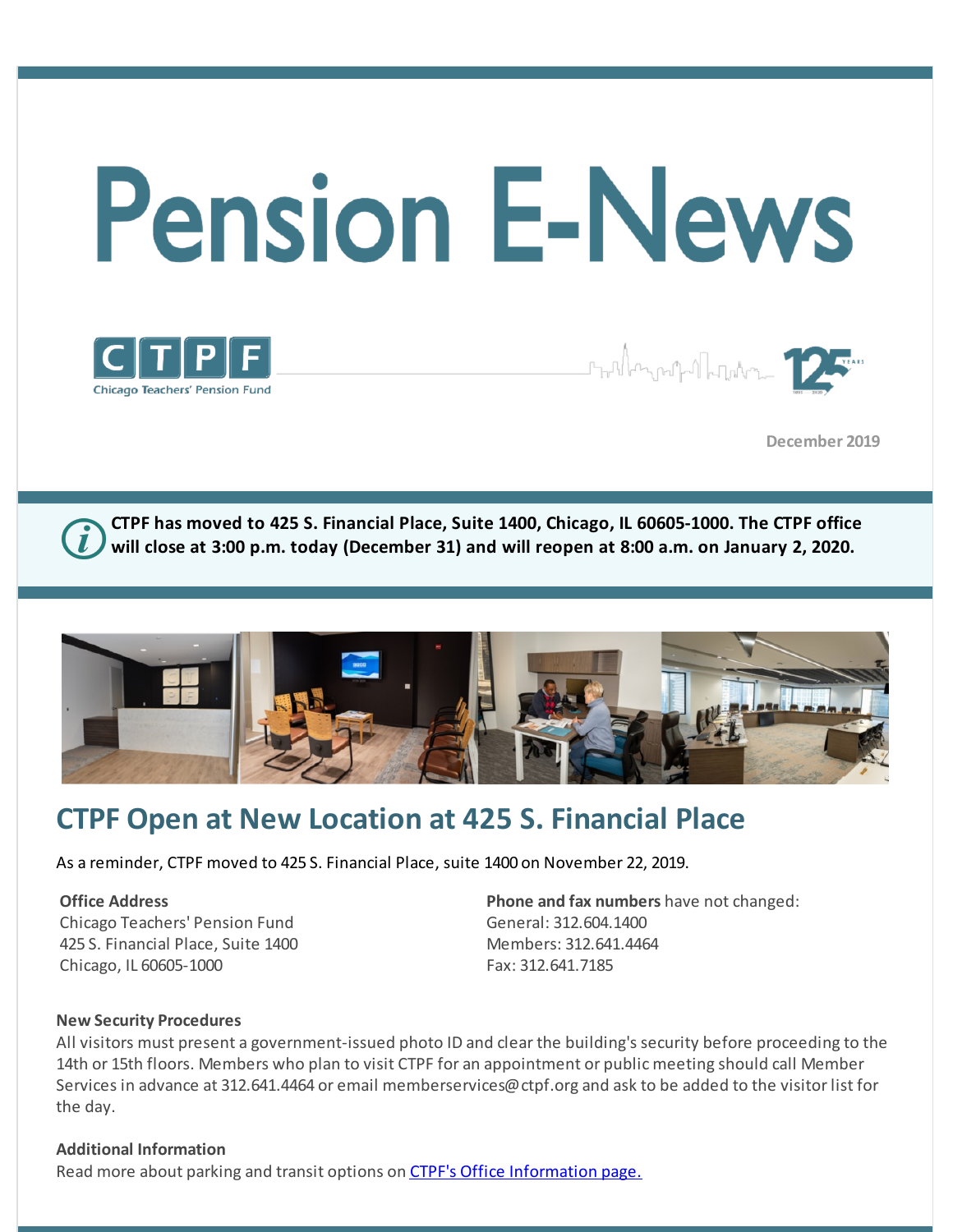## **Save the Date: 2020 Retirement Seminars**

If you're considering retirement in 2020, please join the Chicago Teachers' Pension Fund (CTPF) for a retirement seminar. The seminars provide a one-stop shop for retirement information, including a general overview of the CTPF and CPS retirement processes. CTPF's Member Services Department will be available at all seminars to answer individual questions, assist with completing forms, and provide notary services.

2020 Retirement Seminars Registration for the seminars is required and opens on January 8, 2020. A link to the registration site will be available at www.ctpf.org when registration opens.

**February 17, 2020** Hilton Oak Lawn 9333 South Cicero Avenue Oak Lawn, IL 60453 9:00 a.m. and 1:00 p.m. Free parking available

**April 7, 2020**

Chicago Teachers' Pension Fund 425 S. Financial Place, 3rd Floor Conference Center Chicago, IL 60601-1000 9:00 a.m. and 1:00 p.m. Discounted (\$17) and valet (\$15) parking available.

[The registration confirmation will include additional information about transportation and parking options. Click](https://www.ctpf.org/office-information) here to learn more about visiting CTPF.

## **1099-R Mailings**

Form 1099-R reports the distribution of pension benefits. CTPF will mail Form 1099-R to all retired members by January 31, 2020.

### **Security Enhancement for 1099-R Forms**

As an added security measure, Social Security numbers on 1099-R forms issued in 2020 will be truncated (\*\*\*-\*\*-1234). Replacing the first five numbers with asterisks will help protect member personal identifying information in accordance with Internal Revenue Service protocols. The electronic Form 1099-R sent to the Internal Revenue Service will include the full nine-digit Social Security number for matching purposes.



# **Snowbirds: File a Temporary Change of Address**

Are you a CTPF retiree heading south for the winter? Make sure you file a temporary change of address form with CTPF. Address changes cannot be made over the phone. To submit your Change of Address, please call Member Services at 312-641-4464. All address changes for active CTPF members are reported through their employers' reporting system.

## **Town Hall Webinar**

CTPF's December 11, 2019, Town Hall Webinar is now available for on demand viewing. **[Click here](http://register.gotowebinar.com/recording/5624102435114383623)** to view the recorded webinar.

**[The slides from the webinar can be viewed here.](https://www.ctpf.org/sites/main/files/file-attachments/december_2019_town_hall_webinar_mh_1.pdf)** 



### **CTPF is Hiring**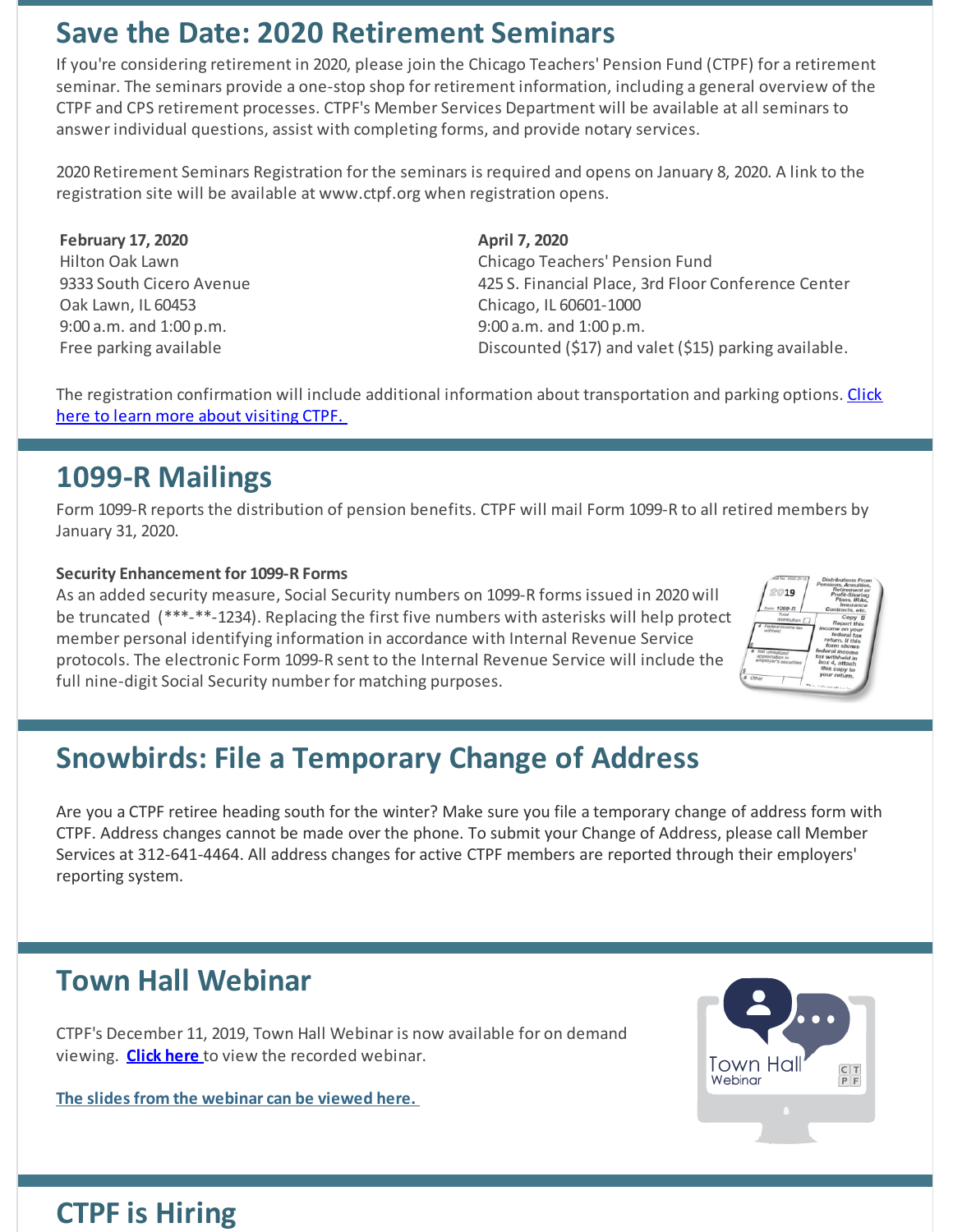Looking for a change in the new year? Do you know a recent graduate or experienced professional seeking employment? Our Chicago-based group is looking for qualified candidates with a variety of abilities and skills. Multiple positions are available. Competitive salary & benefits. CTPF is an Equal Opportunity Employer. [Apply](https://bit.ly/2IpJhUF) today or encourage your friends and colleagues to visit [ctpf.org/jobs](http://www.ctpf.org/jobs).



# **Pension Payment Schedule**

The schedule for mailing checks and direct deposit dates through January is listed below. [Click](https://www.ctpf.org/pension-payments) here for the full schedule.

| <b>Month</b>      | <b>Check Mailing Date</b> | <b>Direct Deposit Date</b> |
|-------------------|---------------------------|----------------------------|
| January 2020      | December 30, 2019         | January 2, 2020            |
| February 2020     | January 30, 2020          | February 3, 2020           |
| <b>March 2020</b> | February 27, 2020         | March 2, 2020              |
| April 2020        | March 30, 2020            | April 1, 2020              |

# **Employer Contribution Reporting**

Each pay period, Employers remit employee pension contributions to CTPF. Illinois law requires that these contributions be made within a certain time period. If the Employer does not send the funds within the required time, penalties may be assessed. Recognizing the importance of informing members of Employers who are late in making their employee contributions, the Board directed CTPF staff to publish a listing of delinquent employers. **Find a copy of the most [recent](http://ctpf.org/employer-contribution-reporting) list here.**

### **CTPF Features**





What are you doing to stay active, creative, engaged, and involved in your retirement?





What is your school doing to be creative, innovative, and to make a difference for students and faculty?